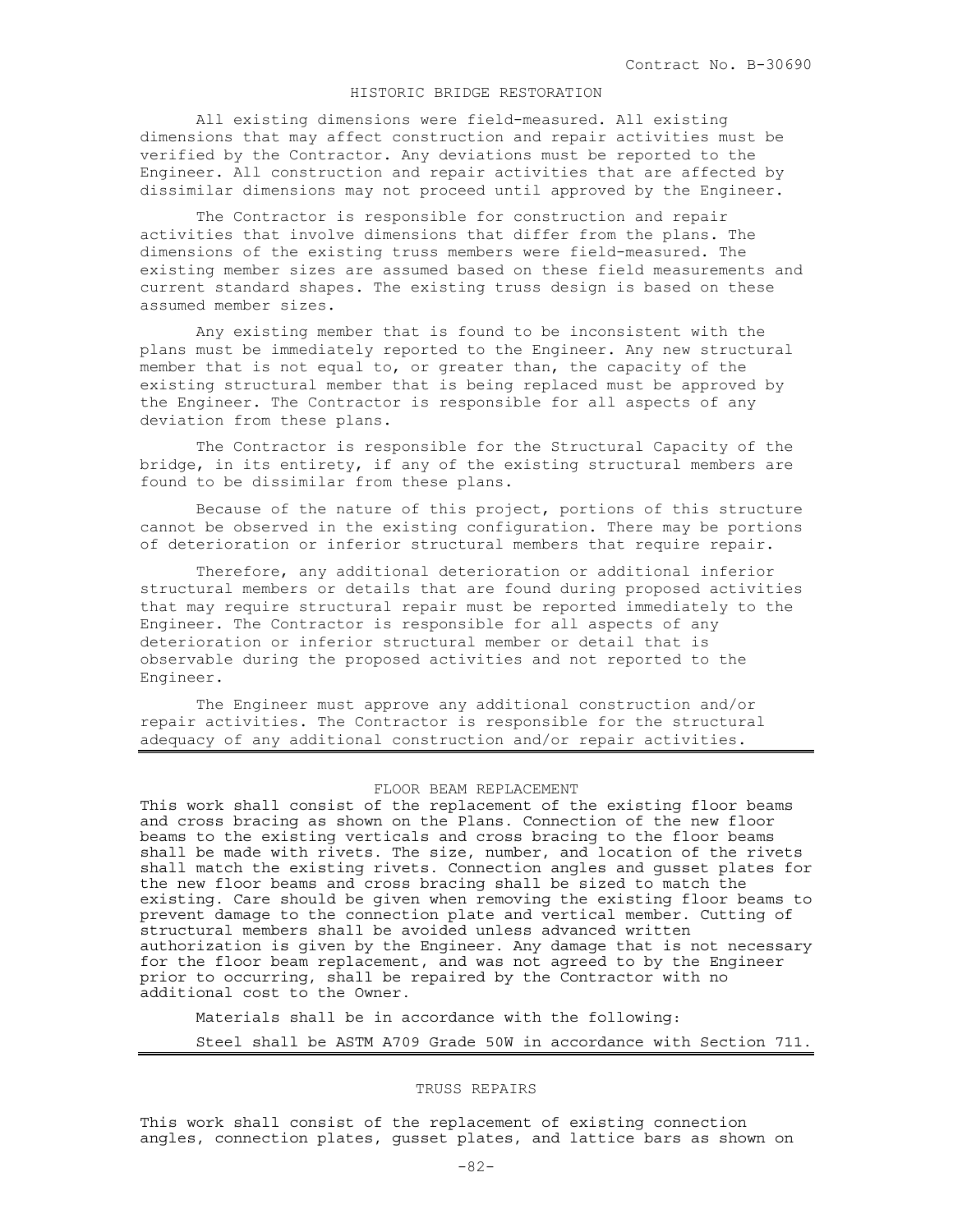the plans or as directed by the Engineer and other truss parts/members as directed by the Engineer. As many existing members as possible listed in Repair Detail A shall be cleaned and re-used. The estimated weight of Structural Steel includes replacement of all the members listed in Repair Detail A. Connection of the new members to the existing members shall be made with rivets. The size, number, and location of the rivets shall match the existing rivets. Care should be given when removing the members to prevent damage to the portions of the member to remain in place. Cutting of structural members shall be avoided unless advanced written authorization is given by the Engineer. Any damage that is not necessary for the member replacement, and was not agreed to by the Engineer prior to occurring, shall be repaired by the Contractor with no additional cost to the Owner.

Materials shall be in accordance with the following: Steel shall be ASTM A709 Grade 50 in accordance with Section 711.

## RIVETS

Any rivets missing or removed from the existing bridge and that are to be part of the restored structure shall be replaced with new rivets. New rivets shall match the size and location of the existing. The rivet steel used in the restored structure and handrail shall have a minimum yield strength of 36 ksi and shall bend cold through 180 degrees flat on itself without cracking on the outside of the bent portion. The rivet head shall flatten, while hot, to a diameter 2  $\frac{1}{2}$  times the diameter of the shank without cracking at the edges. The rivets shall be true to form, concentric, and should be made in a workmanlike manner.

Rivets will be measured by the pound. Pay weight will be based on a theoretical weight of 490 lb/cu ft. The weight of Rivets to be paid is included in the weight of Structural Steel.

Rivets for the Railing Repair will not be measured for payment and are included in the pay item Railing Repair.

#### STEEL GRID FLOOR

The steel grid flooring system shall be filled with concrete within the limits shown on the plans. The limits shall be  $4'-6''$  from the bridge openings above the beam seats. The concrete shall completely fill the depth of the steel grid. The material and installation shall be per the manufacturer's specifications.

Method of Measurement

Steel grid floor will be measured by the square foot installed. The concrete fill will not be measured for payment.

Basis of Payment

All materials, equipment, and hardware to construct and install the steel grid floor with the concrete fill shall be paid for under the steel grid floor pay item. Payment will be made under:

Pay Item  $\qquad$  Pay Unit Symbol Grid Floor, Steel, 3 in. SFT

TRUSS BEARING REPLACEMENT This work shall consist of the replacement of the existing